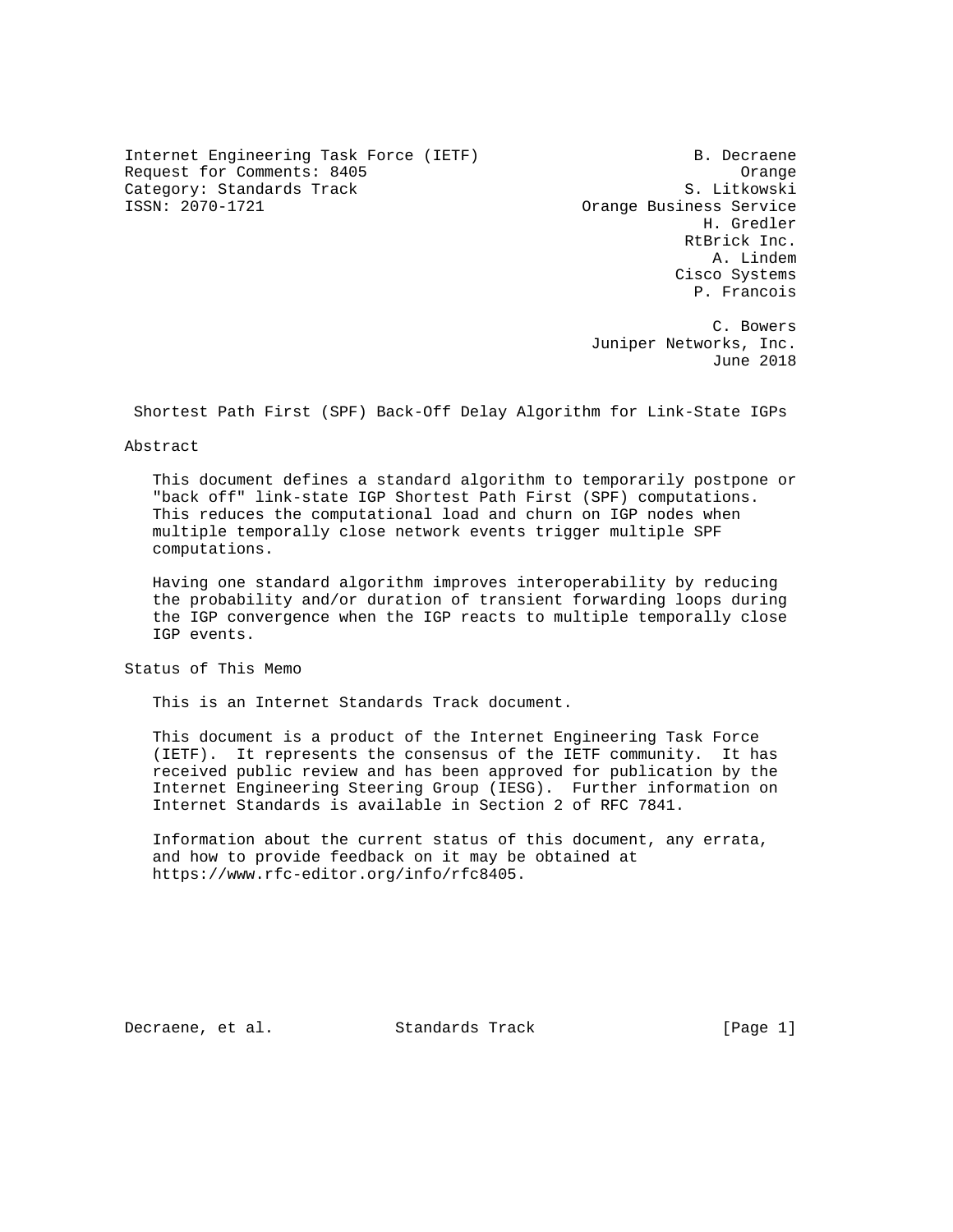### Copyright Notice

 Copyright (c) 2018 IETF Trust and the persons identified as the document authors. All rights reserved.

 This document is subject to BCP 78 and the IETF Trust's Legal Provisions Relating to IETF Documents (https://trustee.ietf.org/license-info) in effect on the date of publication of this document. Please review these documents carefully, as they describe your rights and restrictions with respect to this document. Code Components extracted from this document must include Simplified BSD License text as described in Section 4.e of the Trust Legal Provisions and are provided without warranty as

described in the Simplified BSD License.

Table of Contents

| 1.1. Requirements Language                                                                                                            | 3            |
|---------------------------------------------------------------------------------------------------------------------------------------|--------------|
| 2.1                                                                                                                                   | 3            |
| Definitions and Parameters<br>$\mathcal{L}$                                                                                           | 4            |
| Principles of the SPF Delay Algorithm                                                                                                 | 5            |
| Specification of the SPF Delay State Machine<br>5.                                                                                    | 6            |
| 51                                                                                                                                    | 6            |
| 5.2.<br>States                                                                                                                        | 7            |
|                                                                                                                                       | 7            |
|                                                                                                                                       | 7            |
| 6                                                                                                                                     | $\mathsf{Q}$ |
| $7$ .                                                                                                                                 | 10           |
| 8.                                                                                                                                    | 11           |
| 9.                                                                                                                                    | 11           |
| 10.                                                                                                                                   | 11           |
|                                                                                                                                       | 11           |
| Normative References                                                                                                                  | 11           |
| 11.2.<br>Informative References                                                                                                       | 11           |
| Acknowledgements                                                                                                                      | 13           |
| Authors' Addresses<br>and a complete that the complete state of the complete state of the complete state of the complete state of the | 13           |

Decraene, et al. Standards Track [Page 2]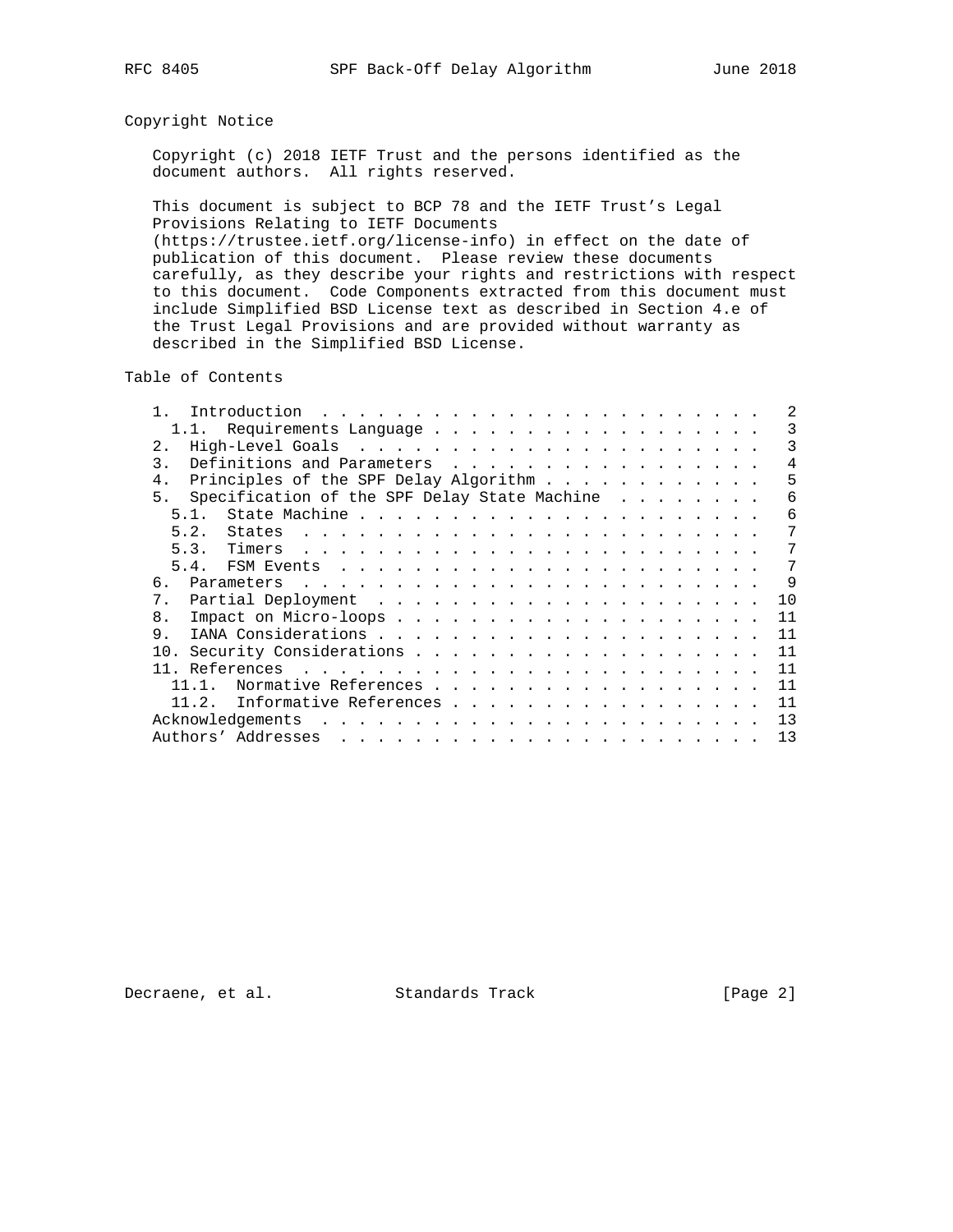### 1. Introduction

 Link-state IGPs, such as IS-IS [ISO10589], OSPF [RFC2328], and OSPFv3 [RFC5340], perform distributed route computation on all routers in the area/level. In order to have consistent routing tables across the network, such distributed computation requires that all routers have the same version of the network topology (Link-State Database (LSDB)) and perform their computation essentially at the same time.

 In general, when the network is stable, there is a desire to trigger a new Shortest Path First (SPF) computation as soon as a failure is detected in order to quickly route around the failure. However, when the network is experiencing multiple failures over a short period of time, there is a conflicting desire to limit the frequency of SPF computations, which would allow a reduction in control plane resources used by IGPs and all protocols/subsystems reacting to the attendant route change, such as LDP [RFC5036], RSVP-TE [RFC3209], BGP [RFC4271], Fast Reroute computations (e.g., Loop-Free Alternates (LFAs) [RFC5286]), FIB updates, etc. This also reduces network churn and, in particular, reduces side effects (such as micro-loops [RFC5715]) that ensue during IGP convergence.

 To allow for this, IGPs usually implement an SPF Back-Off Delay algorithm that postpones or backs off the SPF computation. However, different implementations chose different algorithms. Hence, in a multi-vendor network, it's not possible to ensure that all routers trigger their SPF computation after the same delay. This situation increases the average and maximum differential delay between routers completing their SPF computation. It also increases the probability that different routers compute their FIBs based on different LSDB versions. Both factors increase the probability and/or duration of micro-loops as discussed in Section 8.

 This document specifies a standard algorithm to allow multi-vendor networks to have all routers delay their SPF computations for the same duration.

### 1.1. Requirements Language

 The key words "MUST", "MUST NOT", "REQUIRED", "SHALL", "SHALL NOT", "SHOULD", "SHOULD NOT", "RECOMMENDED", "NOT RECOMMENDED", "MAY", and "OPTIONAL" in this document are to be interpreted as described in BCP 14 [RFC2119] [RFC8174] when, and only when, they appear in all capitals, as shown here.

Decraene, et al. Standards Track [Page 3]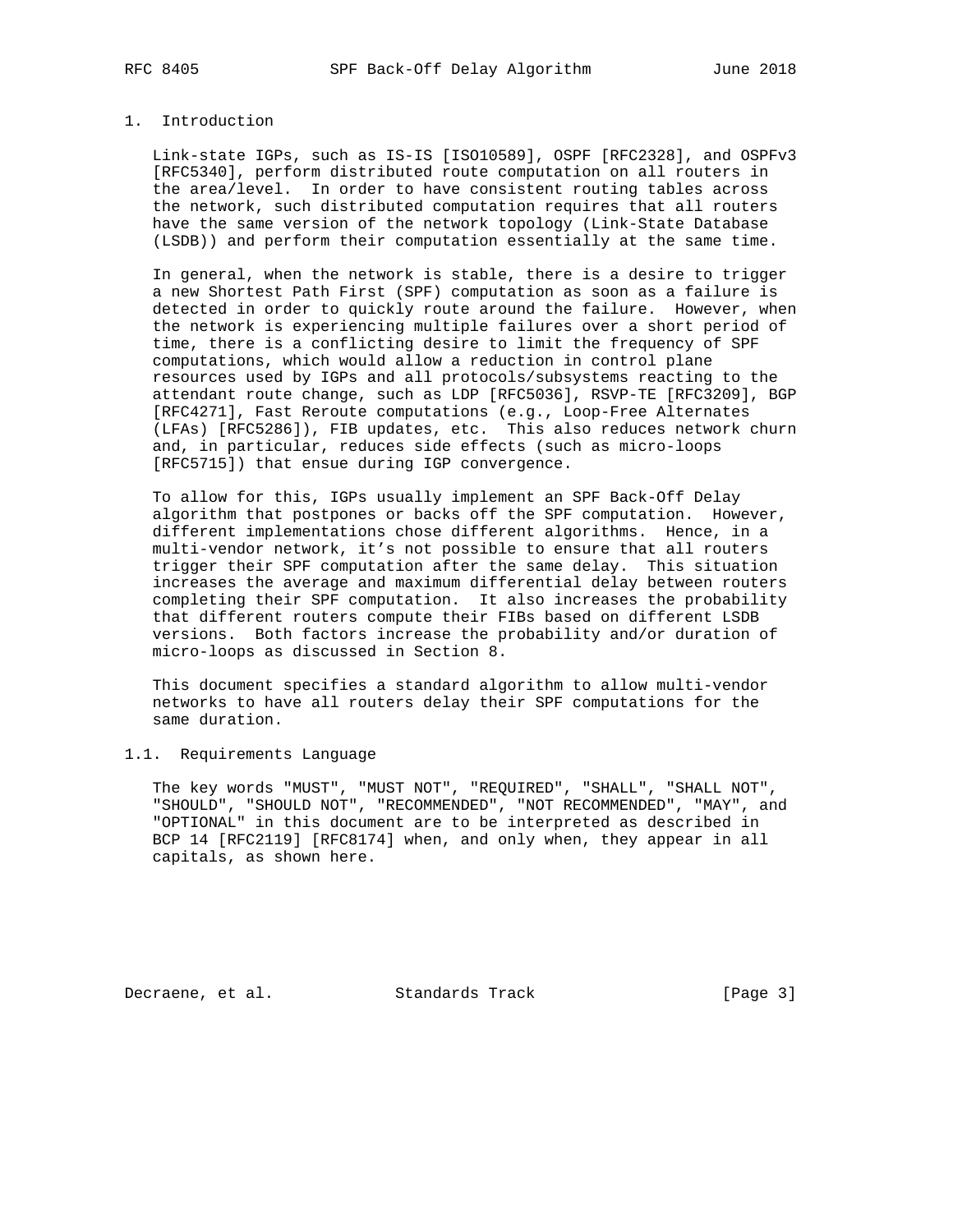## 2. High-Level Goals

The high-level goals of this algorithm are the following:

- o very fast convergence for a single event (e.g., link failure),
- o paced fast convergence for multiple temporally close IGP events while IGP stability is considered acceptable,
- o delayed convergence when IGP stability is problematic (this will allow the IGP and related processes to conserve resources during the period of instability), and
- o avoidance of having different SPF\_DELAY timer values (Section 3) across different routers in the area/level. This requires specific consideration as different routers may receive IGP messages at different intervals, or even in different orders, due to differences both in the distance from the originator of the IGP event and in flooding implementations.
- 3. Definitions and Parameters

 IGP event: The reception or origination of an IGP LSDB change requiring a new routing table computation. Some examples are a topology change, a prefix change, and a metric change on a link or prefix. Note that locally triggering a routing table computation is not considered an IGP event since other IGP routers are unaware of this occurrence.

 Routing table computation, in this document, is scoped to the IGP; so, this is the computation of the IGP RIB, performed by the IGP, using the IGP LSDB. No distinction is made between the type of computation performed, e.g., full SPF, incremental SPF, or Partial Route Computation (PRC); the type of computation is a local consideration. This document may interchangeably use the terms "routing table computation" and "SPF computation".

 SPF\_DELAY: The delay between the first IGP event triggering a new routing table computation and the start of that routing table computation. It can take the following values:

 INITIAL\_SPF\_DELAY: A very small delay to quickly handle a single isolated link failure, e.g., 0 milliseconds.

 SHORT\_SPF\_DELAY: A small delay to provide fast convergence in the case of a single component failure (such as a node failure or Shared Risk Link Group (SRLG) failure) that leads to multiple IGP events, e.g., 50-100 milliseconds.

Decraene, et al. Standards Track [Page 4]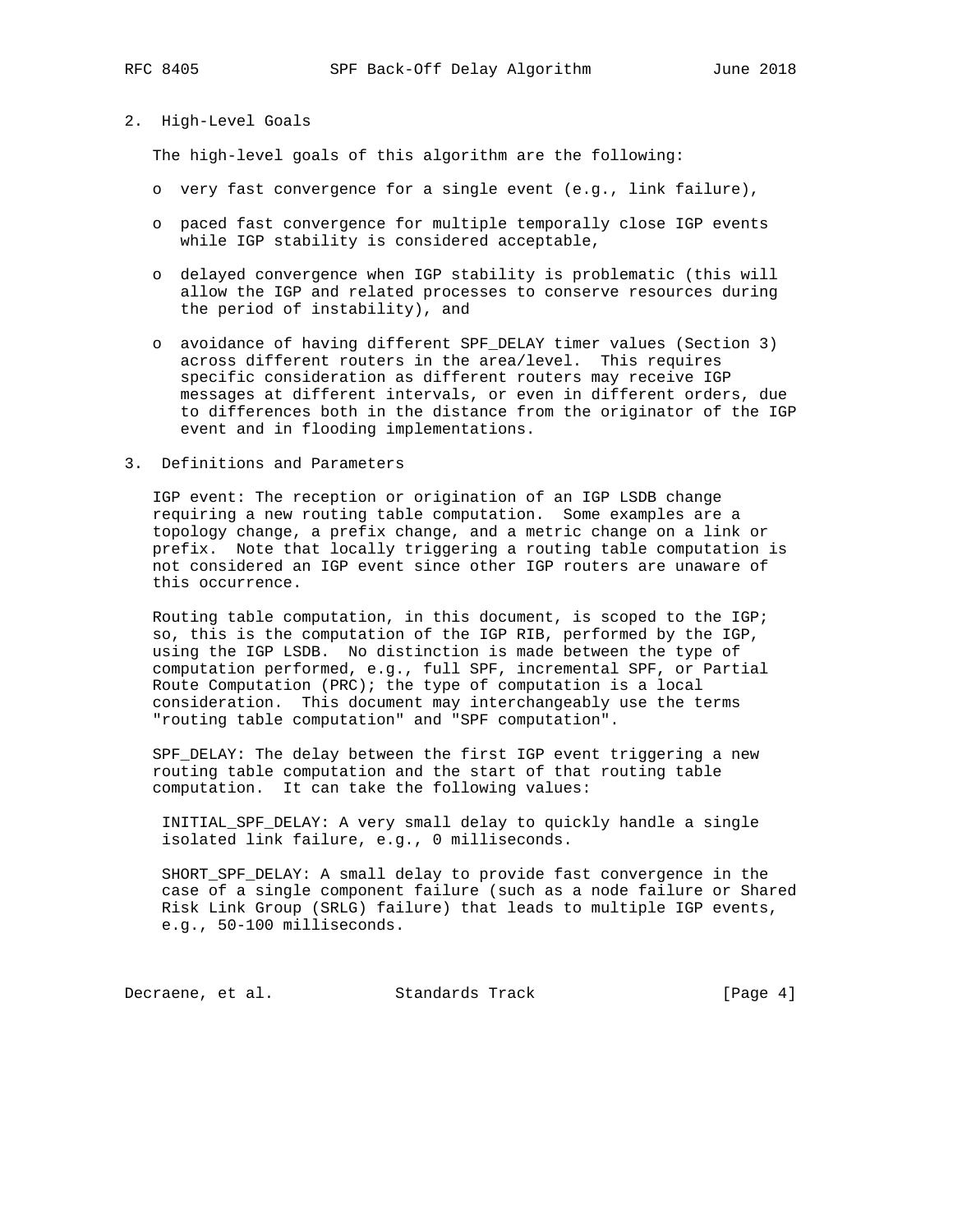LONG\_SPF\_DELAY: A long delay when the IGP is unstable, e.g., 2 seconds. Note that this allows the IGP network to stabilize.

 TIME\_TO\_LEARN\_INTERVAL: This is the maximum duration typically needed to learn all the IGP events related to a single component failure (such as router failure or SRLG failure), e.g., 1 second. It's mostly dependent on failure detection time variation between all routers that are adjacent to the failure. Additionally, it may depend on the different IGP implementations/parameters across the network and their relation to the origination and flooding of link state advertisements.

 HOLDDOWN\_INTERVAL: The time required with no received IGP event before considering the IGP to be stable again and allowing the SPF\_DELAY to be restored to INITIAL\_SPF\_DELAY, e.g., a HOLDDOWN\_INTERVAL of 3 seconds. The HOLDDOWN\_INTERVAL MUST be defaulted or configured to be longer than the TIME\_TO\_LEARN\_INTERVAL.

4. Principles of the SPF Delay Algorithm

 For the first IGP event, we assume that there has been a single simple change in the network, which can be taken into account using a single routing computation (e.g., link failure, prefix (metric) change), and we optimize for very fast convergence by delaying the initial routing computation for a small interval, INITIAL\_SPF\_DELAY. Under this assumption, there is no benefit in delaying the routing computation. In a typical network, this is the most common type of IGP event. Hence, it makes sense to optimize this case.

 If subsequent IGP events are received in a short period of time (TIME\_TO\_LEARN\_INTERVAL), we then assume that a single component failed, but that this failure requires the knowledge of multiple IGP events in order for IGP routing to converge. Under this assumption, we want fast convergence since this is a normal network situation. However, there is a benefit in waiting for all IGP events related to this single component failure: the IGP can then compute the post failure routing table in a single additional route computation. In this situation, we delay the routing computation by SHORT\_SPF\_DELAY.

 If IGP events are still received after TIME\_TO\_LEARN\_INTERVAL from the initial IGP event received in QUIET state (see Section 5.1), then the network is presumably experiencing multiple independent failures. In this case, while waiting for network stability, the computations are delayed for a longer time, which is represented by LONG\_SPF\_DELAY. This SPF delay is used until no IGP events are received for HOLDDOWN\_INTERVAL.

Decraene, et al. Standards Track [Page 5]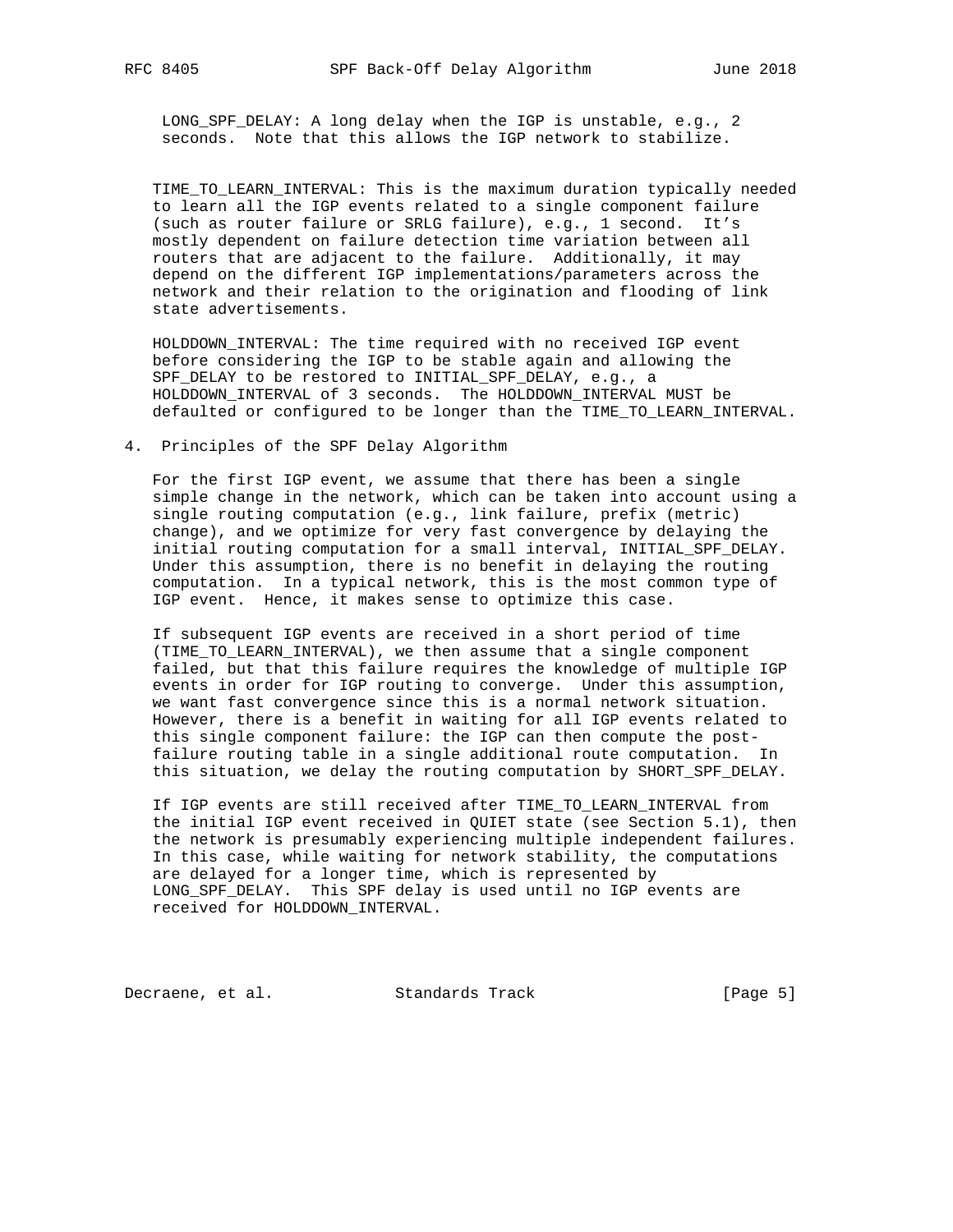Note that in order to increase the consistency network wide, the algorithm uses a delay (TIME\_TO\_LEARN\_INTERVAL) from the initial IGP event rather than the number of SPF computations performed. Indeed, as all routers may receive the IGP events at different times, we cannot assume that all routers will perform the same number of SPF computations. For example, assuming that the SPF delay is 50 milliseconds, router R1 may receive three IGP events (E1, E2, E3) in those 50 milliseconds and hence will perform a single routing computation, while another router R2 may only receive two events (E1, E2) in those 50 milliseconds and hence will schedule another routing computation when receiving E3.

5. Specification of the SPF Delay State Machine

 This section specifies the Finite State Machine (FSM) intended to control the timing of the execution of SPF calculations in response to IGP events.

5.1. State Machine

 The FSM is initialized to the QUIET state with all three timers (SPF\_TIMER, HOLDDOWN\_TIMER, and LEARN\_TIMER) deactivated.

 The events that may change the FSM states are an IGP event or the expiration of one timer (SPF\_TIMER, HOLDDOWN\_TIMER, or LEARN\_TIMER).

The following diagram briefly describes the state transitions.

Decraene, et al. Standards Track [Page 6]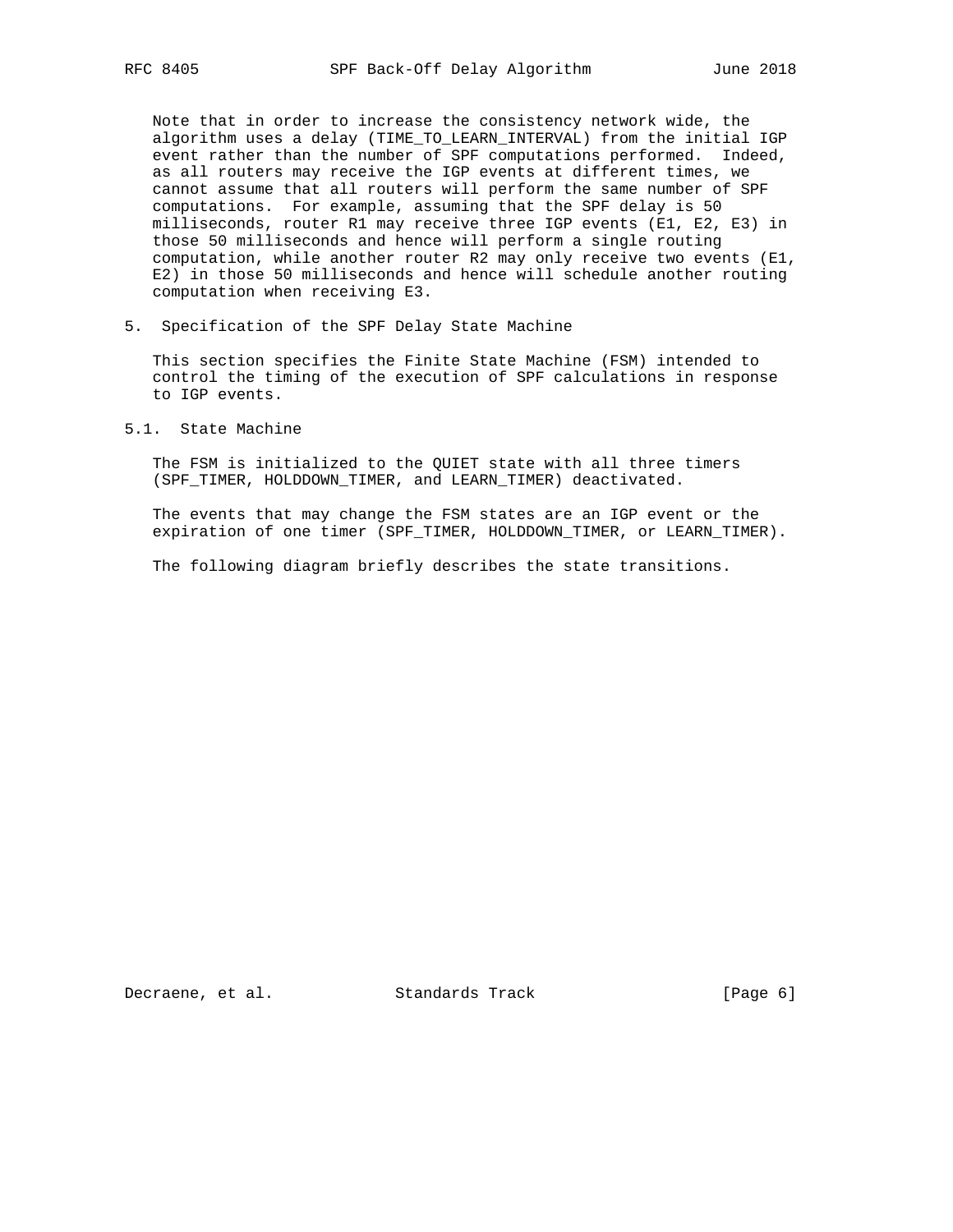



Figure 1: State Machine

# 5.2. States

 The naming and semantics of each state corresponds directly to the SPF delay used for IGP events received in that state. Three states are defined:

 QUIET: This is the initial state, when no IGP events have occurred for at least HOLDDOWN\_INTERVAL since the last routing table computation. The state is meant to handle link failures very quickly.

 SHORT\_WAIT: This is the state entered when an IGP event has been received in QUIET state. This state is meant to handle a single component failure requiring multiple IGP events (e.g., node, SRLG).

Decraene, et al. Standards Track [Page 7]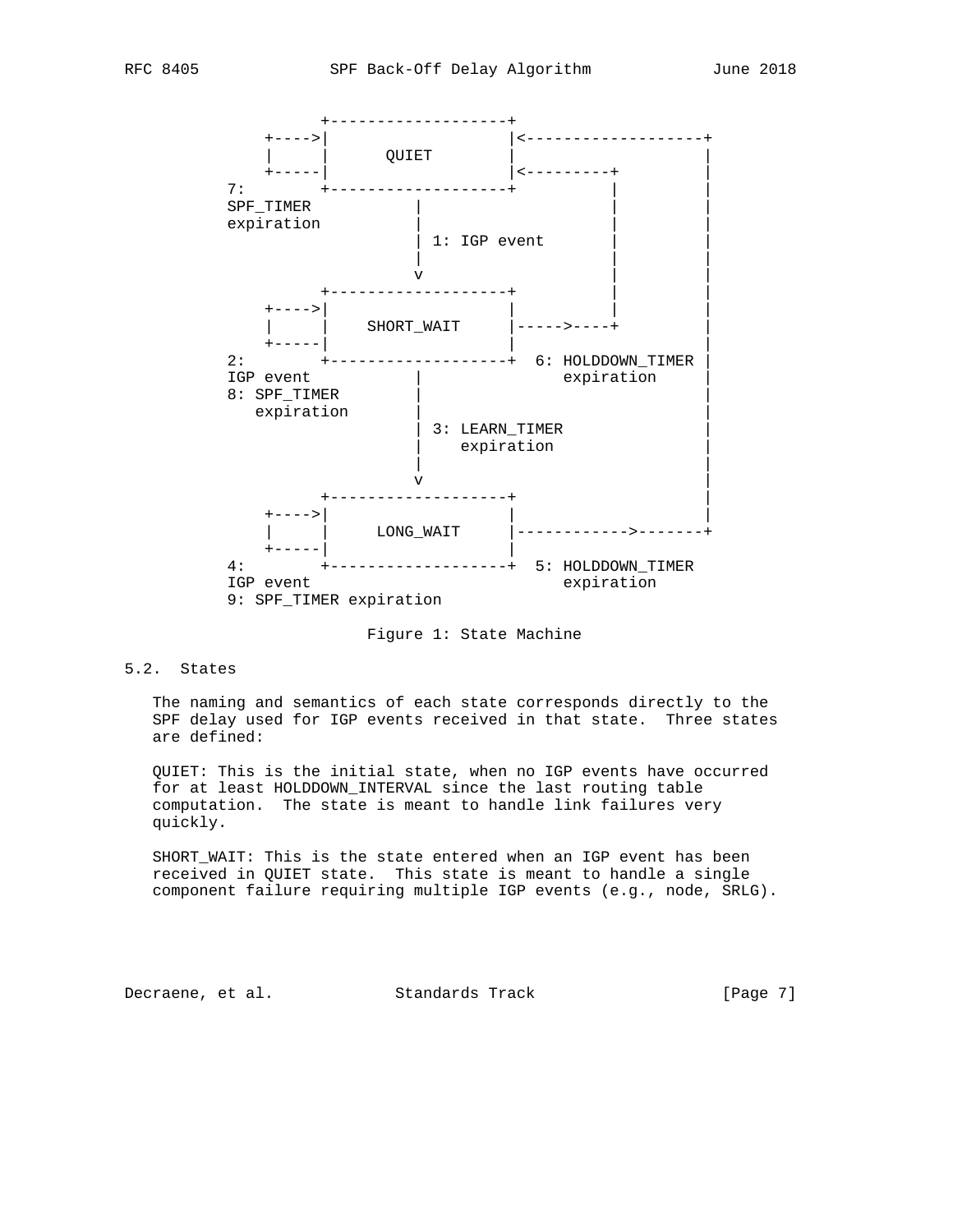LONG\_WAIT: This is the state reached after TIME\_TO\_LEARN\_INTERVAL in state SHORT\_WAIT. This state is meant to handle multiple independent component failures during periods of IGP instability.

### 5.3. Timers

 SPF\_TIMER: This is the FSM timer that uses the computed SPF delay. Upon expiration, the routing table computation (as defined in Section 3) is performed.

 HOLDDOWN\_TIMER: This is the FSM timer that is (re)started when an IGP event is received and set to HOLDDOWN\_INTERVAL. Upon expiration, the FSM is moved to the QUIET state.

 LEARN\_TIMER: This is the FSM timer that is started when an IGP event is received while the FSM is in the QUIET state. Upon expiration, the FSM is moved to the LONG\_WAIT state.

#### 5.4. FSM Events

 This section describes the events and the actions performed in response.

Transition 1: IGP event while in QUIET state

Actions on event 1:

- o If SPF TIMER is not already running, start it with value INITIAL\_SPF\_DELAY.
- o Start LEARN\_TIMER with TIME\_TO\_LEARN\_INTERVAL.
- o Start HOLDDOWN\_TIMER with HOLDDOWN\_INTERVAL.
- o Transition to SHORT\_WAIT state.

Transition 2: IGP event while in SHORT\_WAIT

Actions on event 2:

- o Reset HOLDDOWN\_TIMER to HOLDDOWN\_INTERVAL.
- o If SPF\_TIMER is not already running, start it with value SHORT\_SPF\_DELAY.
- o Remain in current state.

Decraene, et al. Standards Track [Page 8]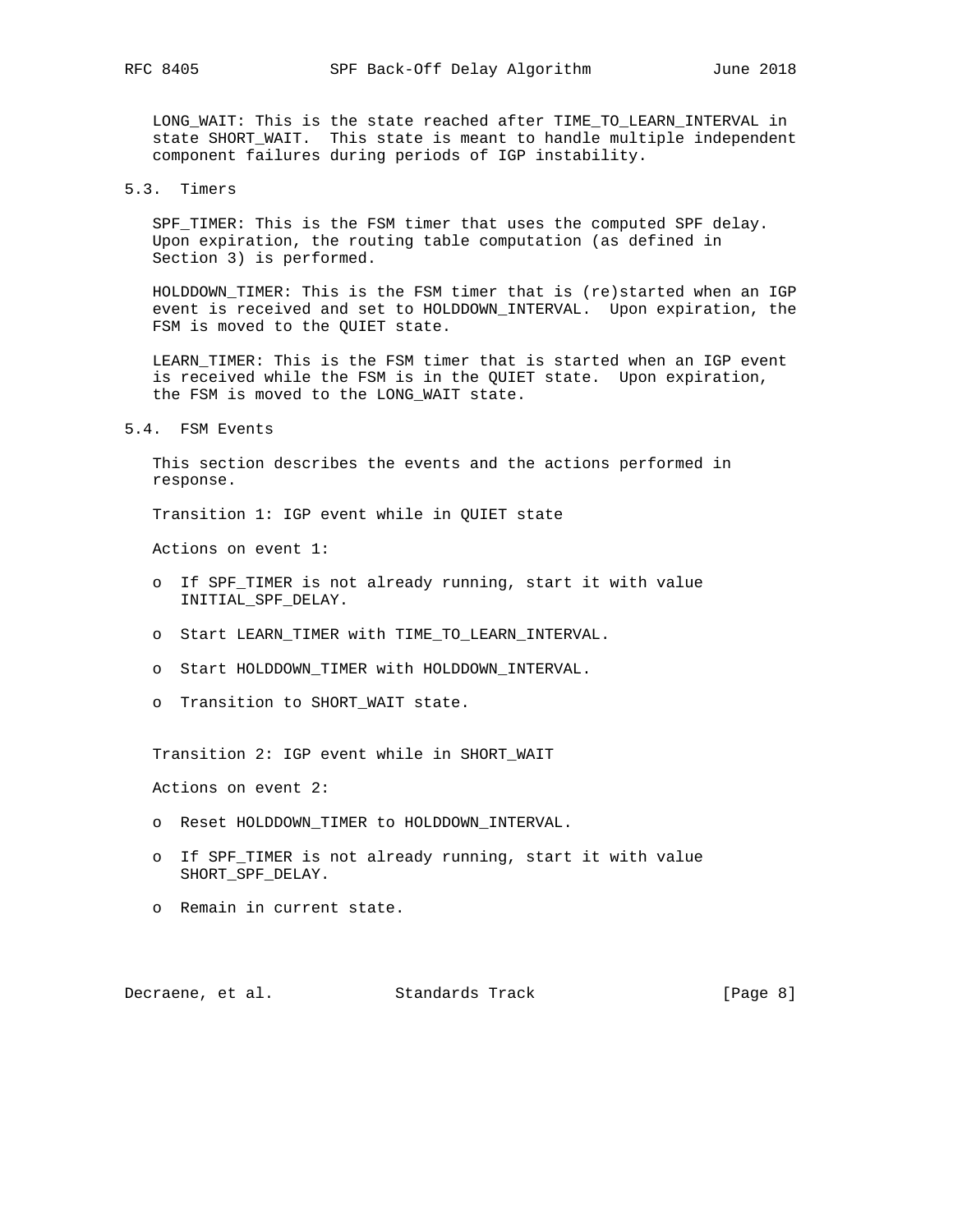Transition 3: LEARN\_TIMER expiration Actions on event 3: o Transition to LONG\_WAIT state. Transition 4: IGP event while in LONG\_WAIT Actions on event 4: o Reset HOLDDOWN\_TIMER to HOLDDOWN\_INTERVAL. o If SPF\_TIMER is not already running, start it with value LONG\_SPF\_DELAY. o Remain in current state. Transition 5: HOLDDOWN\_TIMER expiration while in LONG\_WAIT Actions on event 5: o Transition to QUIET state. Transition 6: HOLDDOWN\_TIMER expiration while in SHORT\_WAIT Actions on event 6: o Deactivate LEARN\_TIMER. o Transition to QUIET state. Transition 7: SPF\_TIMER expiration while in QUIET Actions on event 7: o Compute SPF. o Remain in current state.

Decraene, et al. Standards Track [Page 9]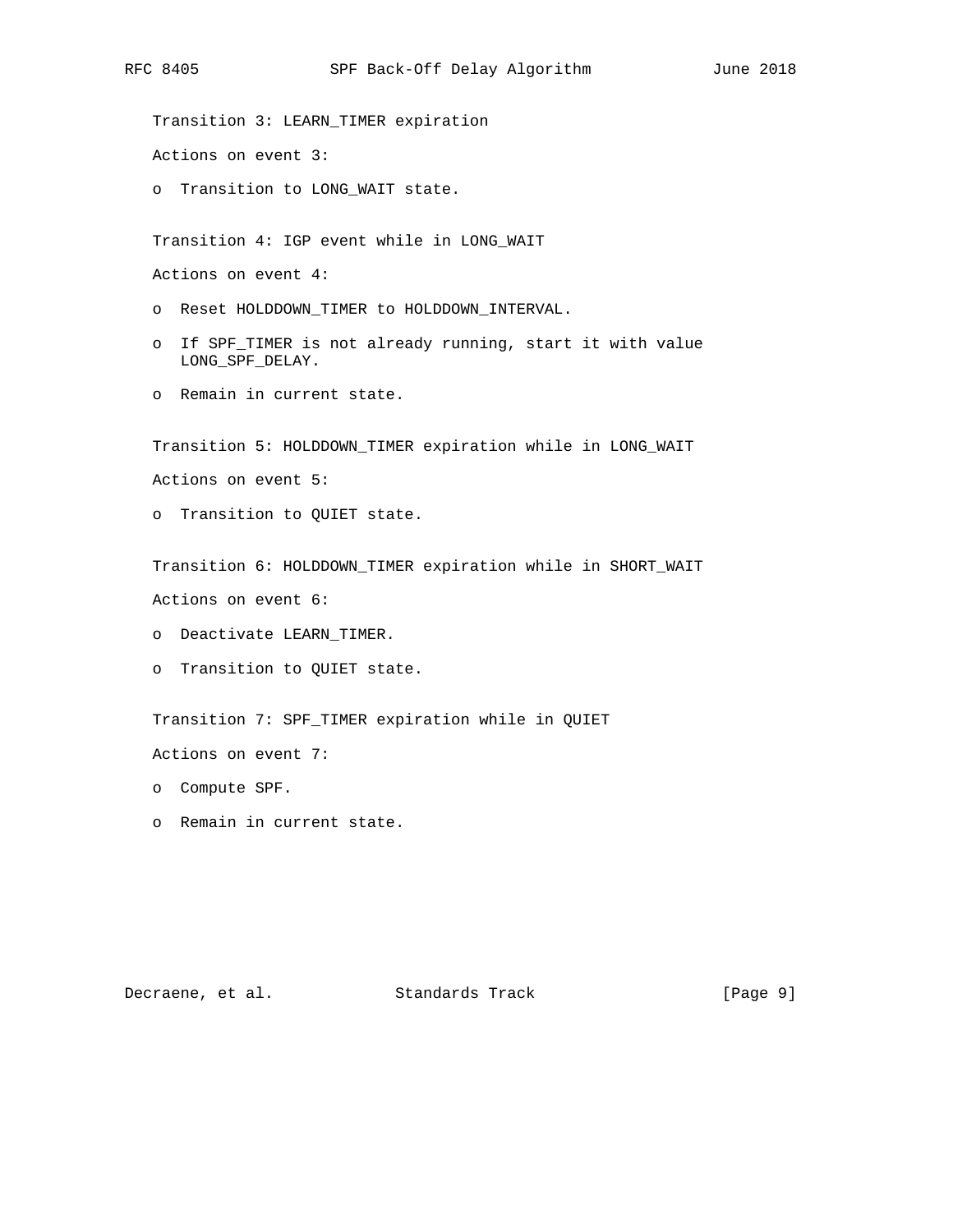Transition 8: SPF\_TIMER expiration while in SHORT\_WAIT

Actions on event 8:

- o Compute SPF.
- o Remain in current state.

Transition 9: SPF\_TIMER expiration while in LONG\_WAIT

Actions on event 9:

- o Compute SPF.
- o Remain in current state.
- 6. Parameters

 All the parameters MUST be configurable at the protocol instance level. They MAY be configurable on a per IGP LSDB basis (e.g., IS-IS level, OSPF area, or IS-IS Level 1 area). All the delays (INITIAL\_SPF\_DELAY, SHORT\_SPF\_DELAY, LONG\_SPF\_DELAY, TIME\_TO\_LEARN\_INTERVAL, and HOLDDOWN\_INTERVAL) SHOULD be configurable with a granularity of a millisecond. They MUST be configurable with a granularity of at least a tenth of a second. The configurable range for all the parameters SHOULD be from 0 milliseconds to at least 6000 milliseconds. The HOLDDOWN\_INTERVAL MUST be defaulted or configured to be longer than the TIME\_TO\_LEARN\_INTERVAL.

 If this SPF Back-Off algorithm is enabled by default, then in order to have consistent SPF delays between implementations with default configuration, the following default values SHOULD be implemented:

| INITIAL SPF DELAY      |           | $50 \text{ ms}$ |
|------------------------|-----------|-----------------|
| SHORT SPF DELAY        | $200$ ms  |                 |
| LONG SPF DELAY         | $5000$ ms |                 |
| TIME TO LEARN INTERVAL | 500 ms    |                 |
| HOLDDOWN INTERVAL      | 10000 ms  |                 |

 In order to satisfy the goals stated in Section 2, operators are RECOMMENDED to configure delay intervals such that INITIAL\_SPF\_DELAY <= SHORT\_SPF\_DELAY and SHORT\_SPF\_DELAY <= LONG\_SPF\_DELAY.

 When setting (default) values, one should consider the customers and their application requirements, the computational power of the routers, the size of the network as determined primarily by the number of IP prefixes advertised in the IGP, the frequency and number

Decraene, et al. Standards Track [Page 10]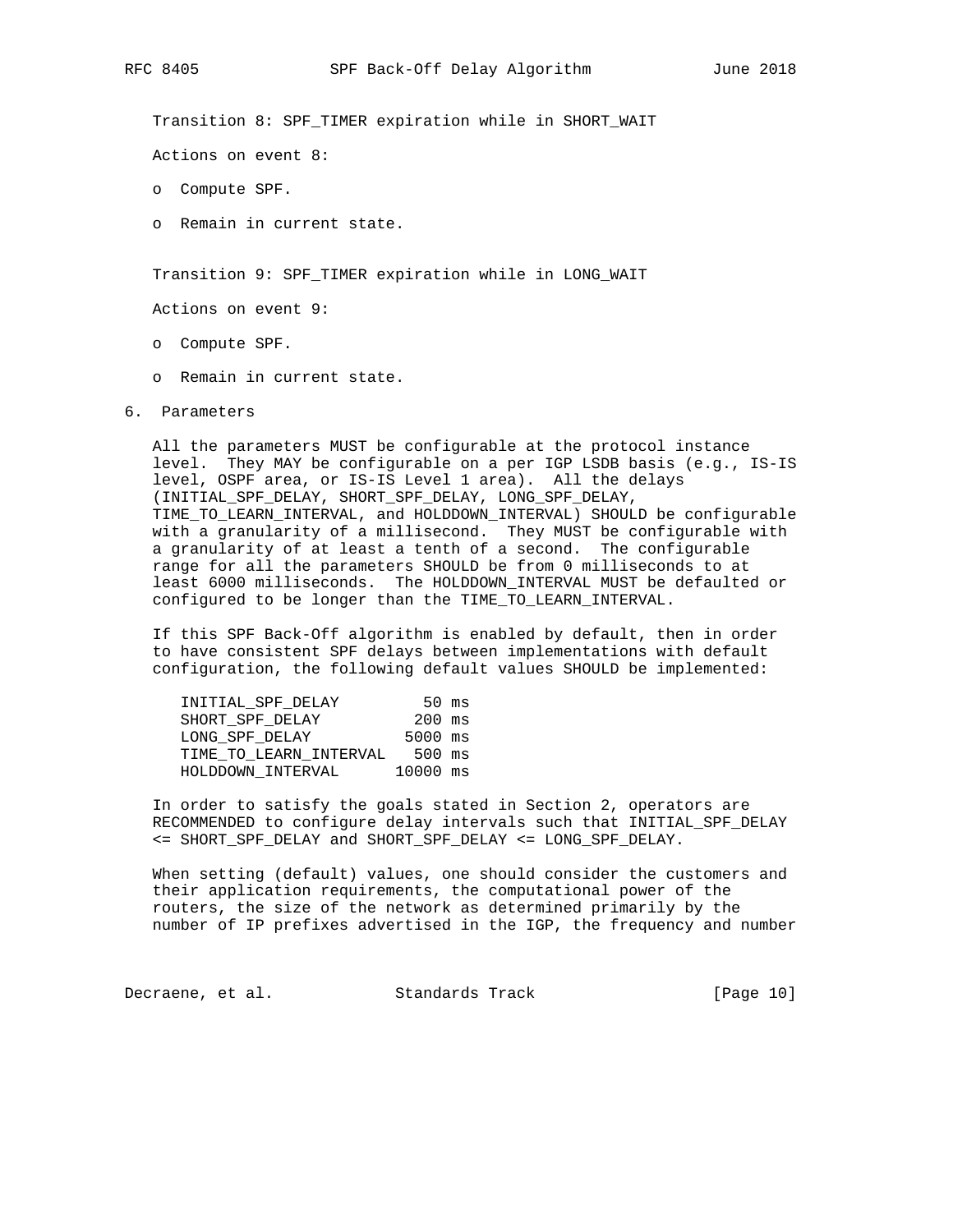of IGP events, and the number of protocol reactions/computations triggered by IGP SPF computation (e.g., BGP, Path Computation Element Communication Protocol (PCEP), Traffic Engineering Constrained SPF (CSPF), and Fast Reroute computations). Note that some or all of these factors may change over the life of the network. In case of doubt, it's RECOMMENDED that timer intervals should be chosen conservatively (i.e., longer timer values).

 For the standard algorithm to be effective in mitigating micro-loops, it is RECOMMENDED that all routers in the IGP domain, or at least all the routers in the same area/level, have exactly the same configured values.

7. Partial Deployment

 In general, the SPF Back-Off Delay algorithm is only effective in mitigating micro-loops if it is deployed with the same parameters on all routers in the IGP domain or, at least, all routers in an IGP area/level. The impact of partial deployment is dependent on the particular event, the topology, and the algorithm(s) used on other routers in the IGP area/level. In cases where the previous SPF Back- Off Delay algorithm was implemented uniformly, partial deployment will increase the frequency and duration of micro-loops. Hence, it is RECOMMENDED that all routers in the IGP domain, or at least within the same area/level, be migrated to the SPF algorithm described herein at roughly the same time.

 Note that this is not a new consideration; over time, network operators have changed SPF delay parameters in order to accommodate new customer requirements for fast convergence, as permitted by new software and hardware. They may also have progressively replaced an implementation using a given SPF Back-Off Delay algorithm with another implementation using a different one.

8. Impact on Micro-loops

 Micro-loops during IGP convergence are due to a non-synchronized or non-ordered update of FIBs [RFC5715] [RFC6976] [SPF-MICRO]. FIBs are installed after multiple steps, such as flooding of the IGP event across the network, SPF wait time, SPF computation, FIB distribution across line cards, and FIB update. This document only addresses the contribution from the SPF wait time. This standardized procedure reduces the probability and/or duration of micro-loops when IGPs experience multiple temporally close events. It does not prevent all micro-loops; however, it is beneficial and is less complex and costly to implement when compared to full solutions such as Distributed Tunnels [RFC5715], Synchronized FIB Update [RFC5715], or the ordered FIB approach [RFC6976].

Decraene, et al. Standards Track [Page 11]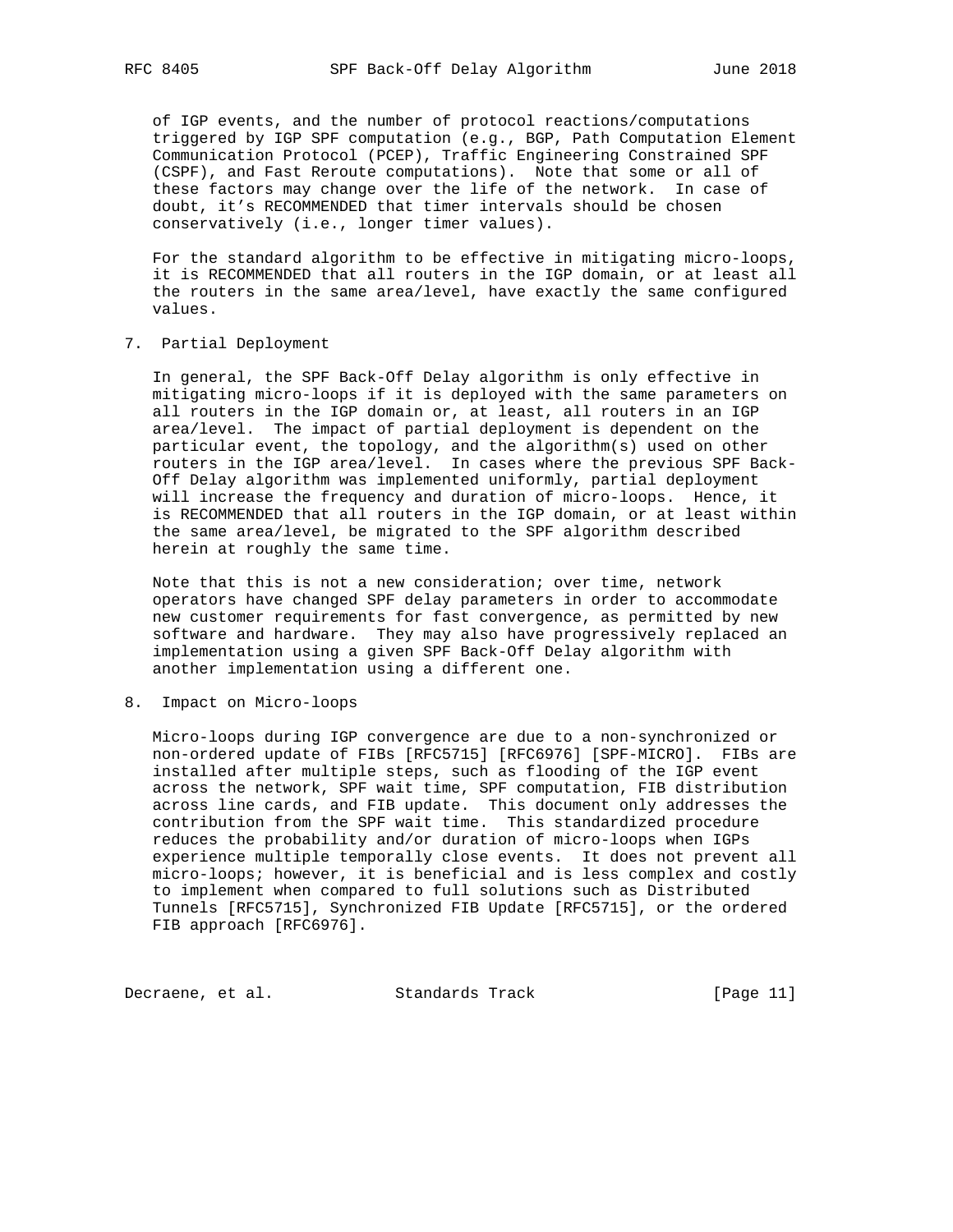9. IANA Considerations

This document has no IANA actions.

10. Security Considerations

 The algorithm presented in this document does not compromise IGP security. An attacker having the ability to generate IGP events would be able to delay the IGP convergence time. The LONG\_SPF\_DELAY state may help mitigate the effects of Denial-of-Service (DoS) attacks generating many IGP events.

- 11. References
- 11.1. Normative References
	- [RFC2119] Bradner, S., "Key words for use in RFCs to Indicate Requirement Levels", BCP 14, RFC 2119, DOI 10.17487/RFC2119, March 1997, <https://www.rfc-editor.org/info/rfc2119>.
	- [RFC8174] Leiba, B., "Ambiguity of Uppercase vs Lowercase in RFC 2119 Key Words", BCP 14, RFC 8174, DOI 10.17487/RFC8174, May 2017, <https://www.rfc-editor.org/info/rfc8174>.
- 11.2. Informative References

[ISO10589]

 International Organization for Standardization, "Information technology -- Telecommunications and information exchange between systems -- Intermediate System to Intermediate System intra-domain routeing information exchange protocol for use in conjunction with the protocol for providing the connectionless-mode network service (ISO 8473)", ISO/IEC 10589:2002, Second Edition, November 2002.

- [RFC2328] Moy, J., "OSPF Version 2", STD 54, RFC 2328, DOI 10.17487/RFC2328, April 1998, <https://www.rfc-editor.org/info/rfc2328>.
- [RFC3209] Awduche, D., Berger, L., Gan, D., Li, T., Srinivasan, V., and G. Swallow, "RSVP-TE: Extensions to RSVP for LSP Tunnels", RFC 3209, DOI 10.17487/RFC3209, December 2001, <https://www.rfc-editor.org/info/rfc3209>.

Decraene, et al. Standards Track [Page 12]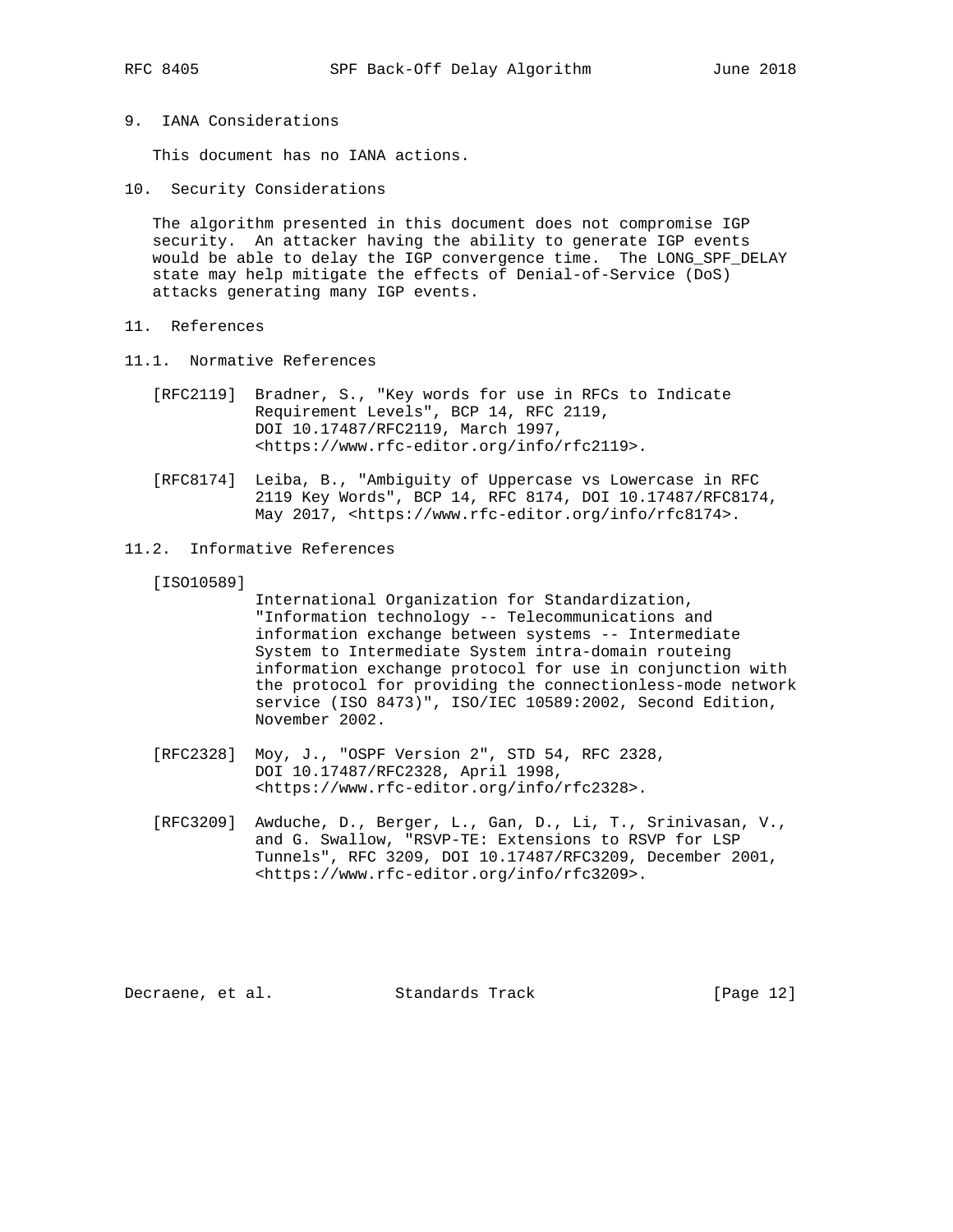- [RFC4271] Rekhter, Y., Ed., Li, T., Ed., and S. Hares, Ed., "A Border Gateway Protocol 4 (BGP-4)", RFC 4271, DOI 10.17487/RFC4271, January 2006, <https://www.rfc-editor.org/info/rfc4271>.
- [RFC5036] Andersson, L., Ed., Minei, I., Ed., and B. Thomas, Ed., "LDP Specification", RFC 5036, DOI 10.17487/RFC5036, October 2007, <https://www.rfc-editor.org/info/rfc5036>.
- [RFC5286] Atlas, A., Ed. and A. Zinin, Ed., "Basic Specification for IP Fast Reroute: Loop-Free Alternates", RFC 5286, DOI 10.17487/RFC5286, September 2008, <https://www.rfc-editor.org/info/rfc5286>.
- [RFC5340] Coltun, R., Ferguson, D., Moy, J., and A. Lindem, "OSPF for IPv6", RFC 5340, DOI 10.17487/RFC5340, July 2008, <https://www.rfc-editor.org/info/rfc5340>.
- [RFC5715] Shand, M. and S. Bryant, "A Framework for Loop-Free Convergence", RFC 5715, DOI 10.17487/RFC5715, January 2010, <https://www.rfc-editor.org/info/rfc5715>.
- [RFC6976] Shand, M., Bryant, S., Previdi, S., Filsfils, C., Francois, P., and O. Bonaventure, "Framework for Loop-Free Convergence Using the Ordered Forwarding Information Base (oFIB) Approach", RFC 6976, DOI 10.17487/RFC6976, July 2013, <https://www.rfc-editor.org/info/rfc6976>.

[SPF-MICRO]

 Litkowski, S., Decraene, B., and M. Horneffer, "Link State protocols SPF trigger and delay algorithm impact on IGP micro-loops", Work in Progress, draft-ietf-rtgwg-spf uloop-pb-statement-07, May 2018.